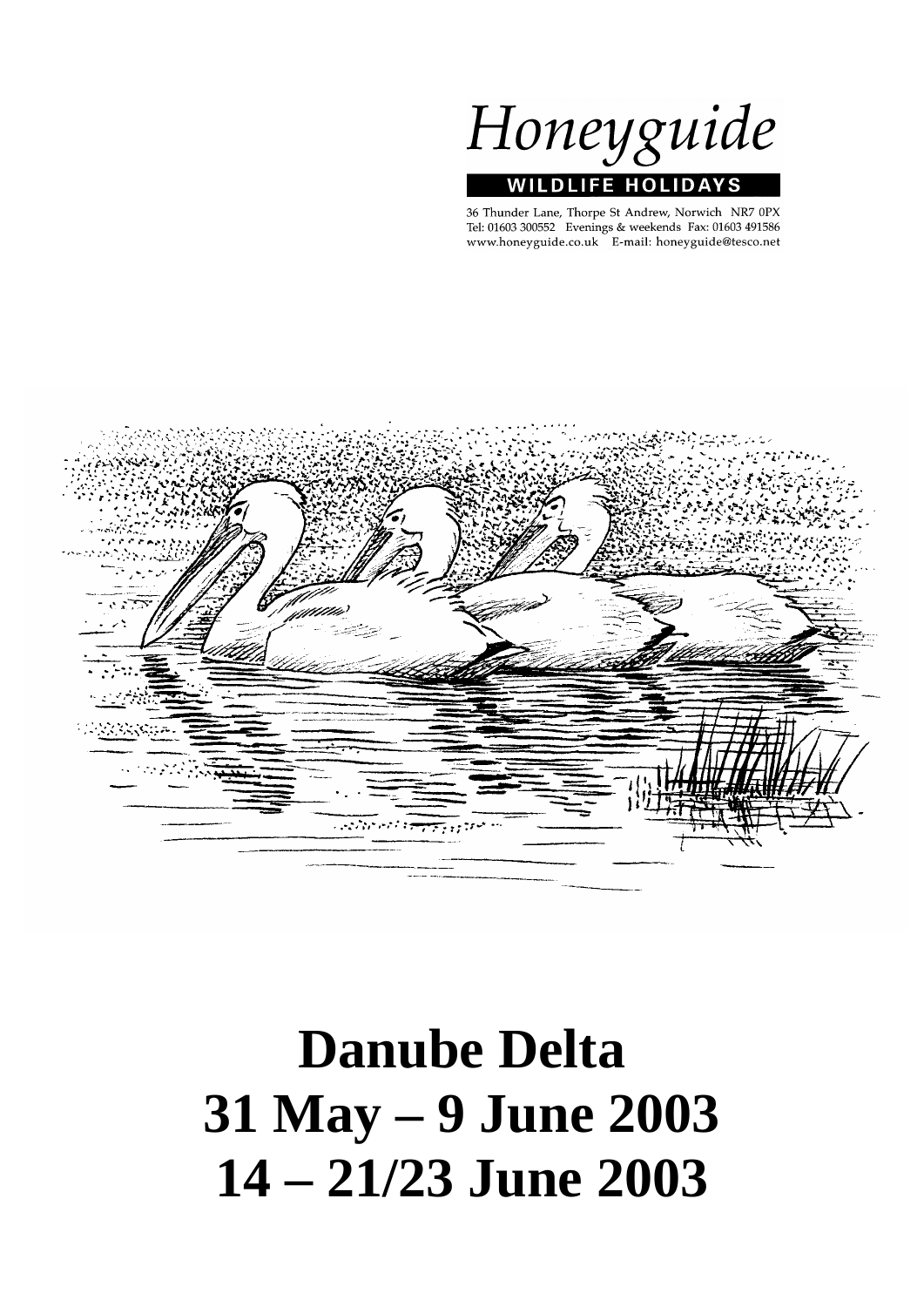### **Danube Delta 2003 Cambridge RSPB local group 31 May – 9 June 2003**

#### **Holiday participants**

Barbara Hughes Peter and Joan Bull Gill Devereux Thea Cockcroft Audrey Meaney Anne Shearcroft Sandra Clarke Dan and Judy Bloom Melvyn and Brenda Smith Roger and Christine Sansom John Durdin (guest of Ibis tours)

#### **Danube Delta 14 – 21/23 June 2003**

#### **Holiday participants**

Raymond Harrison Richmond, Surrey Geoff Knight and Celia Miller **Ipswich** Don & Jean Burn Harpenden John Sands Kettering Kit Carter **Oswestry** Cambridge RSPB local group Mick and Dorothy Best Maureen Willand Andrew Camps Colin Kirtland Harold & Hilary Magnay

Leaders Eugen Petrescu (birds) Mihai Petrescu (botanist in Dobrogea)

There were two groups in spring/early summer 2003, with members of the Cambridge RSPB local group in the first week, plus an extension to the holiday for two days in Bucharest. The second week was a mix of Honeyguiders and more from the Cambridge area who couldn't be fitted into the first group, many of whom also had an extra two days in Bucharest. These are combined into this one holiday report.

*Daily diary and bird list by Eugen Petrescu, translated by Octavian in the Ibis office. Edited – with a light touch – by Chris Durdin. Illustrations by Rob Hume. Cover: white pelicans*

This holiday, as for every Honeyguide holiday, also puts something into conservation in our host country by way of a contribution to the wildlife that we enjoyed. The conservation contribution this year of £25 per person was given to the young ornithologists group in Tulcea, *Falco cherrug* (the saker falcon). From these two groups, plus an Ancient Tree Forum Study tour to Romania in October 2003, a total of £1000 was given this year. This brings the total given to the Romanian Ornithological Society (SOR) since 1999 to £2000, and to various conservation projects in Europe to £30,075 since the start of Honeyguide in 1991. A thank-you letter from SOR appears at the end of this report.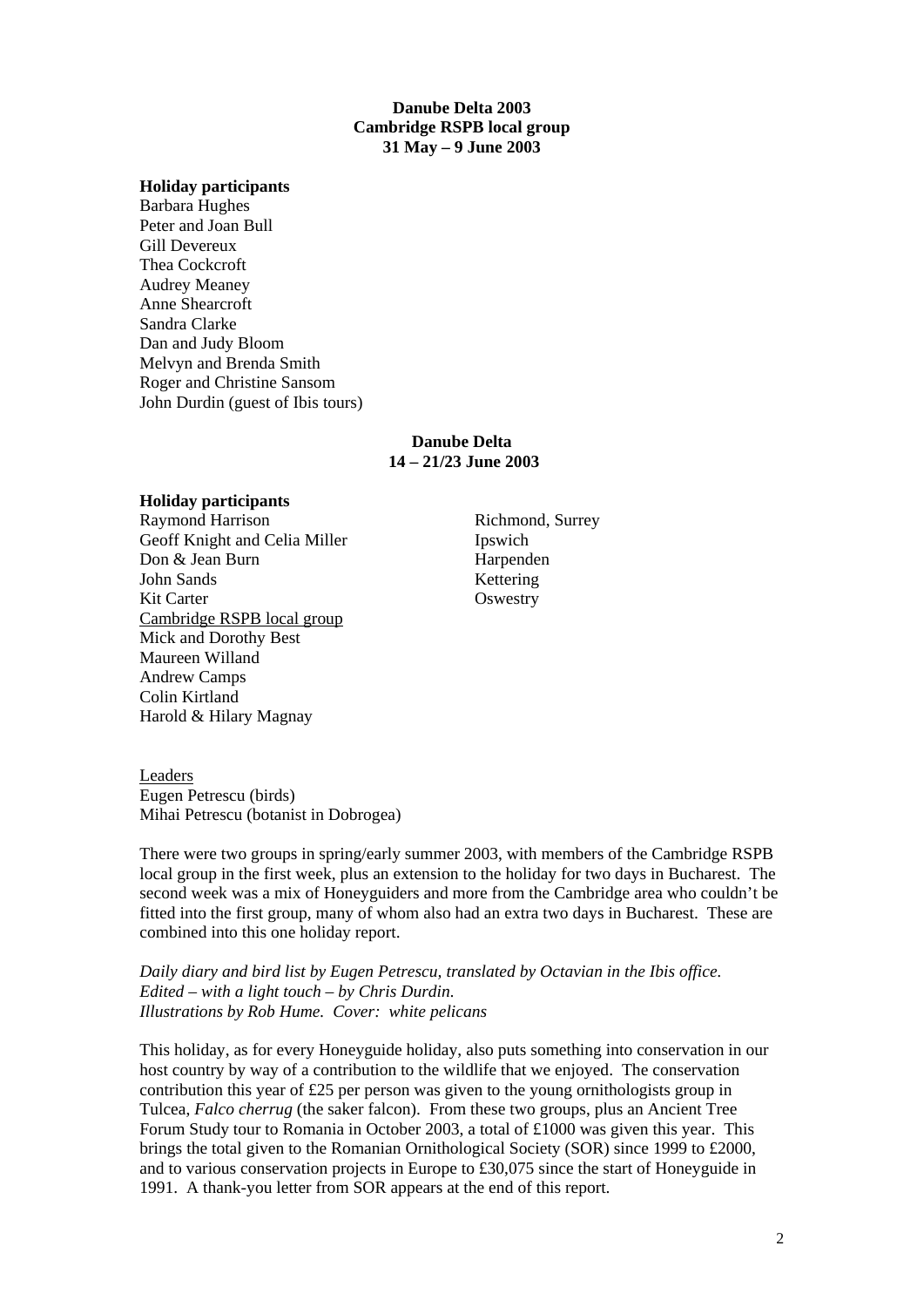# **Danube Delta group 1 31 May – 9 June 2003**

# **Saturday 31 May – Bucharest to Tulcea**

On our way to Tulcea, after crossing the Danube and entering the Dobrogea, we made a short stop near the Hasarlik Lake. There a lot of herons were seen – Night Heron, Little Egret, Great White Egret, Purple Herons and especially a bittern – also we could see there Pochards and Ferruginous Ducks.

### **Sunday, 1 June**

# **Parches-Somova, Jijila lake and Macin Mountains**

Due to the low level of water, we preferred an area which is richer in birds; the Parches-Somova complex, Jijila lake and Macin Mountains. It was a very beautiful day and the landscape from Parches-Somova was a marvel for the group, by its unexpected mix of wetland area, steppe and hills. A lot of photos were done in Parches.

On the lake there were a lot of water birds as well as in the surrounding area were other kinds of birds, including Black-necked Grebe, White Pelicans, Pygmy Cormorants, Little Egrets, Great White Egrets, Purple Herons, Grey Herons, Glossy Ibis, Greylag Geese, Gadwalls, Garganeys, Ferruginous Ducks, Pochards, Mallards, Marsh Harriers, Long-legged Buzzards (hunting for susliks), Booted Eagles, Black-winged Stilts, Avocets, Common Terns, Whiskered Terns, Litle Owl, Bee-eaters in colony (*below*), lots of Rollers and Hoopoes, Syrian Woodpecker (near the village Somova), Crested Larks, Skylarks, Isabelline Wheatears, Northern Wheatears, Tawny Pipits, Reed Warblers, Great Reed Warblers, Whitethroat, Penduline Tit, Bearded Tit, Golden Oriole, a lot of Red-backed Shrikes and Lesser Grey Shrikes, Rose-coloured Starlings, Reed Buntings, Ortolans and Corn Buntings.



It was hard to leave this surprising place, where a foreign investor intends to build a hotel complex, and headed towards Macin. On our way we had a stop at the Lake Jijila where we found along with the common water birds some Ruddy Shelducks and Shelducks. In the Macin Mountains, in a mixture of rocky areas and forests with Mediterranean looks, we were able to see interesting birds: Honey Buzzards, Steppe Buzzards, Common Buzzards, Long-legged Buzzards, Booted Eagles, Levant Sparrowhawks, Stone-curlews, Tawny Pipits, many Isabelline Wheatears, Pied Wheatears, Rock Thrush, Blackbirds, Garden Warbler, heard a Barred Warbler, Woodchat Shrike (also Red-backed and Lesser Grey), Rose-coloured Starling, Spanish Sparrows, Tree Sparrows, Ortolans, Corn Buntings. It was also a chance to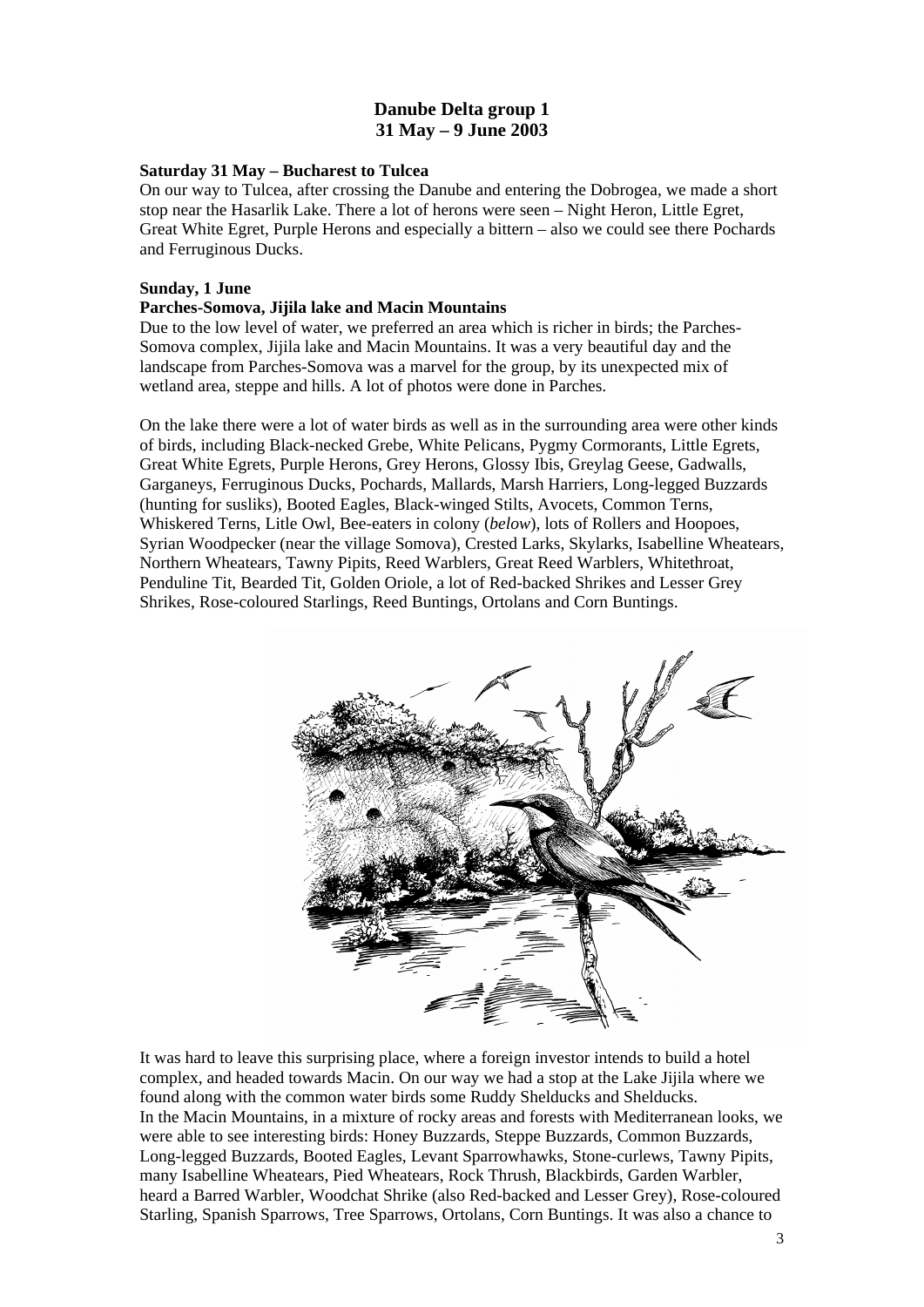spot rare plants from Dobrogea as well as lizards and land turtles (what we'd call tortoises - *Testudo graeca*). It was an interesting trip and the group returned to the pontoon tanned and happy.

# **Monday 2 June, Dobrogea**

# **Tulcea-Bestepe-Murighiol-Enisala-Babadag forest**

Again the landscape is a combination of wetland, steppe, loess hills (this is Bee-eaters' land), brackish lakes, lagoon and Babadag forest. The weather was very beautiful that day also and everybody could enjoy the show offered by the plentitude of Bee-eaters in colonies, plus the abundance of Rollers, Shrikes and Hoopoes which were seen along the road. New from the day before were Dalmatian Pelicans, Spoonbills, Black Storks, Short-toed Eagle, Hobbies, Red-footed Falcons, Kentish Plovers, Lapwings, Little Stints, Curlew Sandpipers, Blacktailed Godwits had showed up. Everybody was thrilled to see at Saraturi–Murighiol the colonies of Mediterranean Gulls, Yellow-legged Gulls, Black-headed Gulls, Common Terns and Whiskered Terns as well as the abundance of ducks, herons and Black-winged Stilts.

In Enisala we were able to spot the colony of Bee-eaters and species that use their old nests: Swifts, Rollers and two pairs of Little Owls. Up on the hill near the fortress we were able to observe the panorama of the huge Razelm lagoon and Babadag Lake. In the area there were several raptors, but lots of them in a big distance so identifying some of them remained just a wish. We were able to spot also very well Short-toed Eagle, Comon Buzzards, Long-legged Buzzards, Booted Eagle. The interested ones had the chance to acknowledge the rare plants from the rocky area in Enisala. In Babadag forest that day, we visited only two different areas of the balcanic forest, each with its own variety of rare plants and birds, since we planned to come back the next day. Here Nightingale, Song Thrushes, Icterine Warblers, Wood Warblers, Chiffchaff, Willow Warblers, Red-breasted Flycatcher, Jay, Hawfinch and Yellowhammer were seen and heard.

# **Tuesday 3 June, Dobrogea**

# **Tulcea - Denis Tepe - Istria - Vadu**

Our first stop was in Denis Tepe, where a lot of Calandra Larks, Tawny Pipits, Crested Larks, Shrikes (lesser grey and red-backed) and Wheatears could be seen and heard also a very good observation of Long-legged Buzzards. Nearby there was a Stork nest and at its base a colony of Spanish Sparrows was set. In a very short stop near the forest we saw: Woodlarks, Hoopoes, Blackcaps, Ortolans, Corn Buntings and Turtle Doves. Also on our way to Istria, flocks of Rose-coloured Starlings were seen.

At Istria, because of the dry year, there wasn't much water for the waders in the puddles near the road, but in the neighborhood lakes from (Istria and Nuntasi) we could see Pygmy Cormorants, a lot of White Pelicans and Dalmatian Pelicans, Little Bitterns (*right*), egrets, Purple Herons, Spoonbills, Ducks and Marsh Harriers flying all over the place. But the main attraction was the walk near the thicket and the very good observations of Paddyfield Warblers, Great Reed Warblers, Bearded Tits and Reed Buntings; the group was also happy to see Bluethroats in good observation conditions from a small distance. Also we could hear and see Marsh Warblers, Reed Warblers, Skylarks and hundreds of Wagtails (Blue-headed but especially Black-headed).

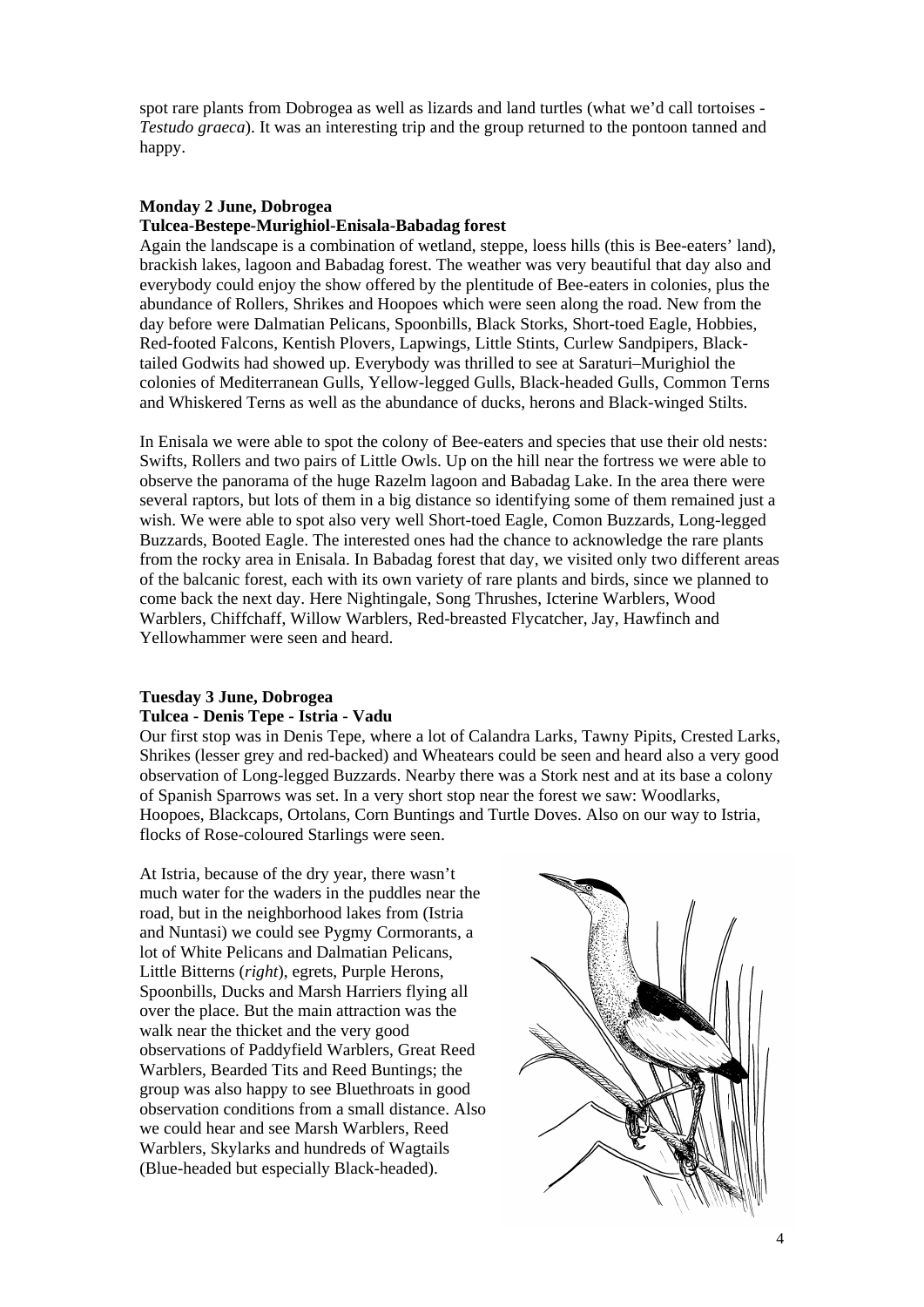We had our lunch there also and could make excellent observations of Paddyfield Warblers, which were present everywhere around us. The sky was full of hundreds of Sand Martins. Also Collared Pratincoles and other waders had been seen but the best observation conditions for waders was at Vadu, where on some ponds the colonies of Collared Pratincoles (hundreds), Redshanks, Black-winged Stilts, Avocets, Common Terns, Little Terns and Whiskered Terns had been seen. Here also were nesting the Kentish Plovers. Other species of Waders that were still migrating were observed like: Little Stints, Curlew Sandpipers and Black -tailed Godwit.

At Vadu also we went to the sea coast, an excellent beach with species of rare plants from the red list, lots of shells and snails. Everybody was thrilled and along the bird species already seen, they spotted Turnstones and Sandwich Terns. After the joyful meeting with the Black Sea on a beautiful day, we headed back to Tulcea, but near Vadu at Corbu we made a final stop at a rookery where a colony of 70 pairs of Red-footed Falcons was seen. We ended our day with the observations of these marvelous falcons.

#### **Wednesday 4 June, Danube Delta**

#### **Tulcea-Sireasa-Sontea-Furtuna-Gorgova-Caraorman**

The group left by motorboat through the Delta, while the Pontoon was tugged on the Sulina Channel to be met around 14:00 near Gorgova.

Right when we entered the Delta we stopped our engine to hear the birds' song. This year Thrush Nightingale has nested in the area even more than the previous years so there was a good possibility to be heard. We could see and hear everywhere Redstarts, Garden Warblers, Blackcaps, Icterine Warblers, Long-tailed Tits, Orioles but our biggest astonishment was the extraordinary abundance of Kingfishers flying in front of the motorboat, or staying on the roots of the willows or fishing in their spectacular style. Water birds (egrets, herons and ducks) could be seen in close distance along the channels, on the side of the small lakes, their abundance created a lot of amazement and enchanting. The big number of birds wasn't the only reason of joy but also the spectacular landscapes. The small lakes covered with water lilies, water chestnuts, large areas of reed and bulrush, willow forests and high banks with luxuriant vegetation had created a unique atmosphere.



We stopped by, near a smaller lake, an ideal place for Ferruginous Ducks and Garganeys and we met a few Goldeneyes with chicks, rare birds in Danube Delta. The crowd of Great White Egrets, Squacco Herons, Glossy Ibis (*above*) and Pygmy Cormorants thrilled the group who had the feeling they were in a tropical country. We saw with ease Red-necked Grebes, Little Grebes, Black-necked Grebes. We also did some stops to see woodpeckers: Black Woodpeckers, Grey-headed and Great Spotted. Everybody was able to observe them clearly and from a close distance. Along the road we saw hundreds of pelicans flying as well as in the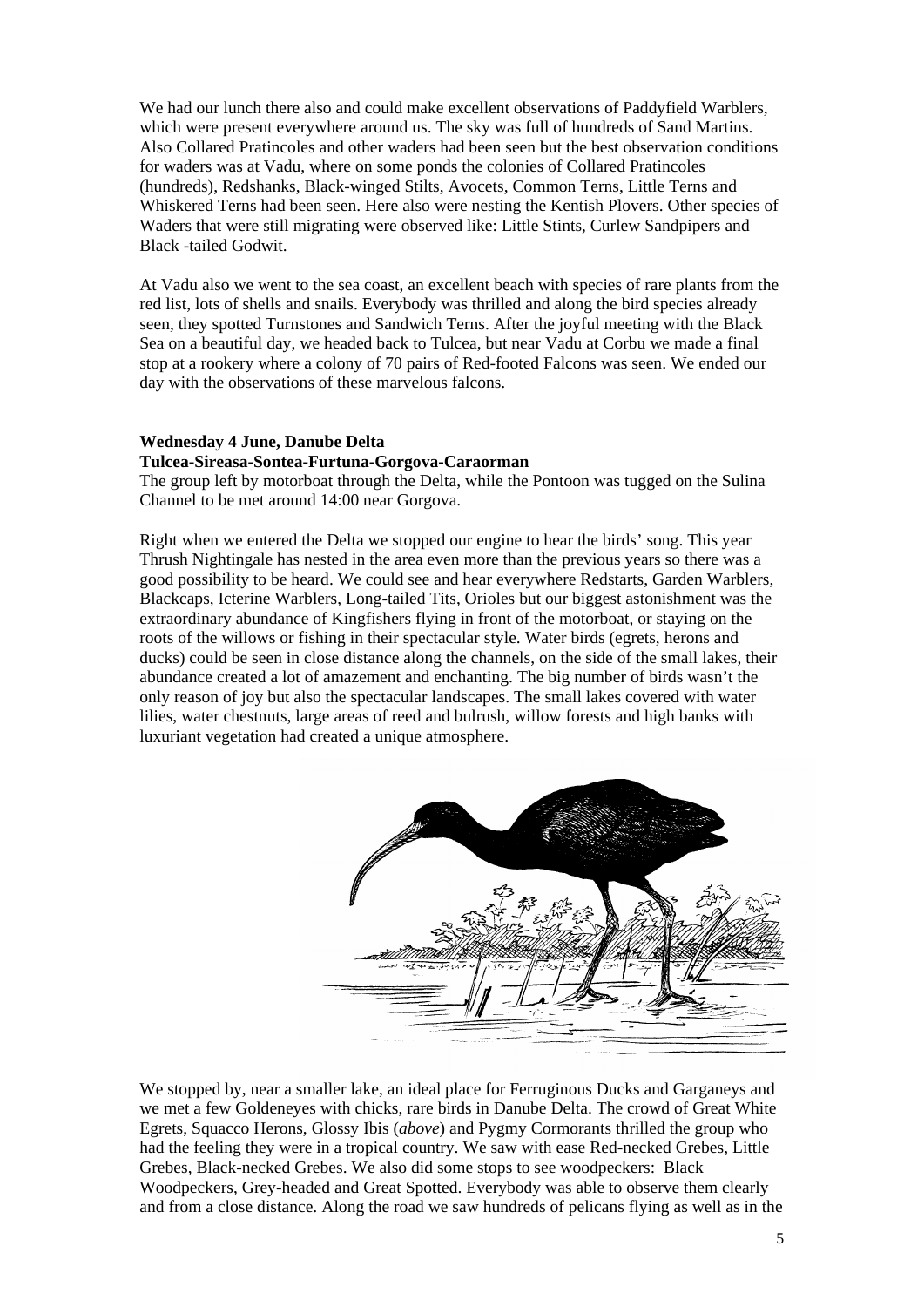water fishing in big flocks. We took photos (landscapes, birds). The weather was very nice even though some clouds were here and there. In that day we were able to see White-tailed Eagles (7 or 8 individuals) adults as well as immatures. Big lakes Nebunu, Baclanesti and Furtuna were filled with birds.

We headed towards Gorgova on the narrow channels and reached it at  $14^{00}$  to get aboard the pontoon for lunch. Even though the trip by motorboat through the delta was a long one, nobody is complaining, everybody is satisfied. From now on the trip by the pontoon is much easier. A tropical summer rain begun, but we were having our lunch inside. We headed to Caraorman. The rain stopped pretty quickly, now on the deck relaxed we can watch the birds and admire the landscape. Near Caraorman, flocks of Black-tailed Godwits, Glossy Ibis and ducks had been seen. In the ponds near the lake and on the Caraorman Channel we spotted waders (Greenshanks, egrets and herons). We didn't insist much on the village since we were supposed to visit the Letea village the next day.

# **Thursday 5 June, Danube Delta**

# **Old Danube - Magearu Channel - Letea - Mila 23 - Lopatna - Versina**

The pontoon was stopped on the Old Danube, near the Magearu Channel, 12 km away from Letea. Since we couldn't use there the pontoon, we had our breakfast early in the morning and headed with the motorboat through one of the most beautiful channels of the Delta. The itinerary was very interesting not only by its large number of birds that we had the chance to see but also by the interesting vegetation and true beauty of the landscapes. On some portions, the channel is merely an old lake filled with white and yellow water lilies, reed islands floating and guided by the wind, sometimes blocking the channel. On these islands composed of the dead and living roots of the reed, other plants are growing also, creating interesting plant associations. The presence of ferns is a living proof that this vegetation islands are floating. There is no place where the reed is growing so well as it does here, and these islands created in tens of years, they are also an ideal habitat for nesting Ferruginous Ducks, Little Crakes and other crakes.

We stopped close to a bigger island like this, to study it better. On the willows from the river banks there was an impressive number of Night Herons and on the water lilies tens and tens of Squacco Herons catching frogs and among the reed islands and flying over the channel hundreds of ducks, most of them Ferruginous Ducks. Three pairs of Hobby could be seen very well, nesting, only the males have fled when we came near. All over the place Purple Herons could be seen. When we stopped we were able to hear Savi's Warbler, Great Reed Warblers and Sedge Warblers singing. Unfortunately we weren't lucky to see any Crakes.

We got closer to Letea, the most isolated and picturesque place of the Danube Delta, which is surrounded by waters and a belt made out of water lilies where the traditional fishermen's boats were moored. Having its houses with the roofs made out of reed, the village looks like it is coming from the past times. It is primitive but especially picturesque and the people are communicative and hospitable. Since the group (conquered by the village) insisted, we admired the Letea forest from distance and explored the village instead. The houses were photographed as well as the yards and the peoples; finally we made a visit of a house of some inhabitants who greeted us with cheese pies, red eggs and a wine from their own garden (there was a feast). Everybody was very eager to see and photograph the old agricultural tools still used in the small peasant farm. They were amazed because they saw this farm where the selfsufficient economy is done.

At  $14^{00}$  we reached the pontoon and on our way to Mila 23 we ate our lunch. After dinner, very comfortable set in our chairs, from the upper deck of the pontoon the group were admiring the scenery and doing birdwatching. Of note was a good observation of Whitetailed Eagles. From Mila 23 we entered the Eracle Channel towards Lopatna, in a beautiful and wild place, away from the village, where the pontoon had moored for the night. About  $17<sup>30</sup>$ , in splendid light, we started to explore the surroundings by boat. We could see from our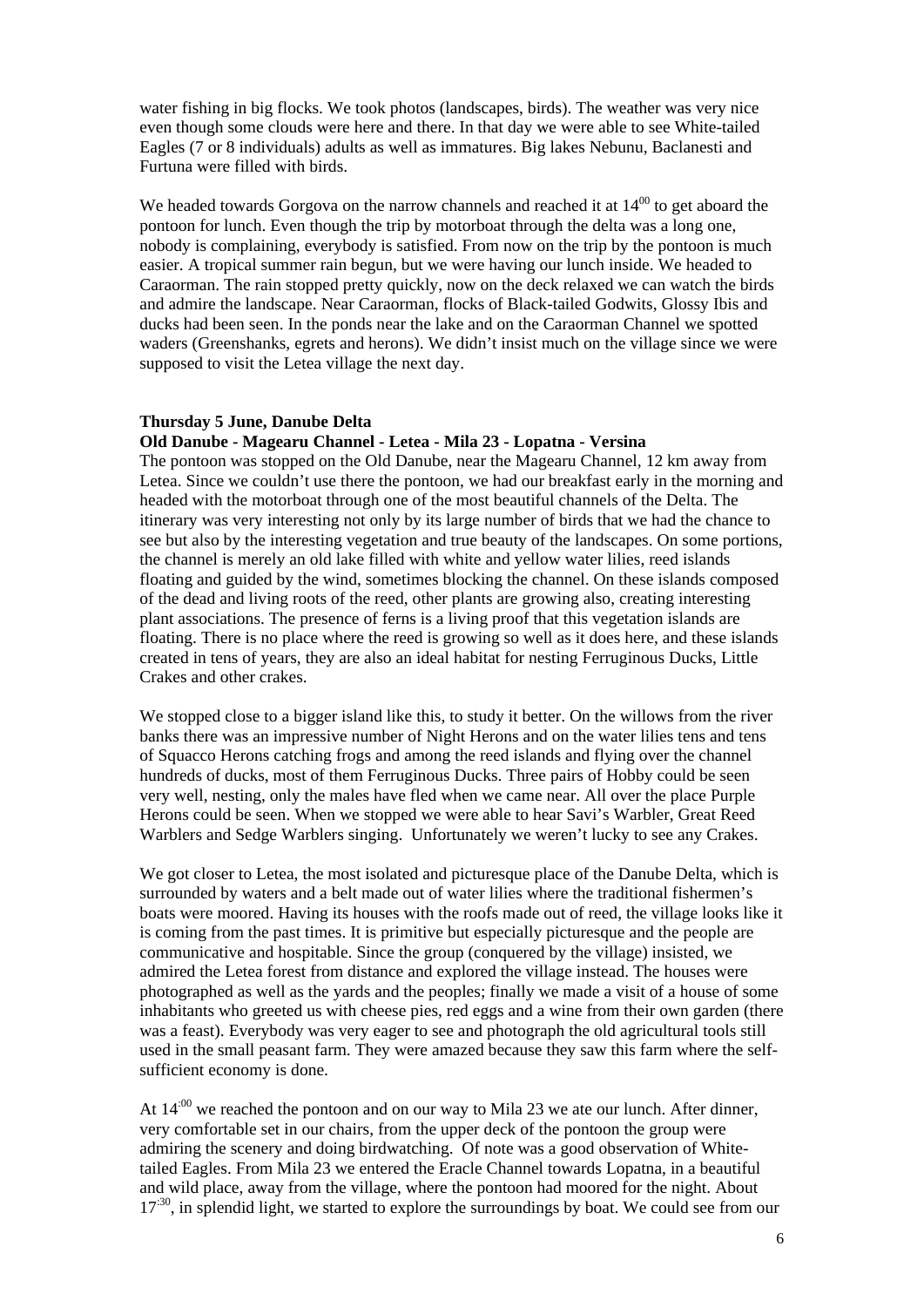boat a mixed colony of a few hundred Pygmy Cormorants, Cormorants, Little Egrets, Night Herons, Squacco Herons, Glossy Ibis and Spoonbills. We entered a wild area, filled with vegetation where during a concert performed by the tens of thousands of frogs we admired a superb sunset. We could hear also this performing when we returned on the pontoon during the night.

# **Friday 6 June, Danube Delta**

#### **Lopatna - Trei Iezere - Bogdaproste - Mila 23 - Sontea – Sireasa - Tulcea**

We had our breakfast earlier in the morning to start the exploration of the lakes complex Trei Iezere – Cazanel - Bogdaproste where we were hoping to see White Pelicans fishing. Besides the fact that we were able to see closely lots of water species – very good observations from close distance of Little Bittern, Night Herons, Squacco Herons, Purple Herons and large groups of pelicans spectacularly fishing – the group had the chance to observe the complexity of the habitats from that place. The labyrinth combination of big and narrow channels, big lakes, marshes, ponds, reed islands, high forested banks where Orioles, Hoopoes and Woodpeckers are very common, as well the areas of low waters covered by water lilies, water soldiers, water chestnuts and colonies of Common Tern and Whiskered Terns. We also saw from there White-winged Terns.

We returned to the pontoon and started immediately our journey towards Mila 23. We got aboard the motorboat to see the village a little and then we focused our exploration for an island filled with bushes and forests from Old Danube (Dunarea Veche) close to the Mila 23 village. Here we could see or hear in good conditions several Redstarts , Thrush Nightingale, Olivaceus Warblers, Icterine Warblers, Lesser Whitethroat, Garden



Warblers, Penduline Tits, Blackcaps, Treecreepers, Orioles (*above*), Rollers, Hoopoes, Greyheaded and Great Spotted Woodpeckers, Hobbies and Red-footed Falcons.

We returned to our pontoon; from now on, the observations were done in a more relaxed manner from the upper deck of the pontoon serving tea, coffee or a cold beer. It is a long way of approximately eight hours, a review of what was seen already but also a change in view perspective because what couldn't seen from the motor boat because it is lower can be seen now. There was a larger and more ample view over the vastness of Delta and also the chance to see the birds from the smaller lakes that couldn't be seen before because of the vegetation.

The pontoon made a deviation from the course to see again the Furtuna Lake and the bird abundance there. On our return trip we saw a true inflation of Rollers, Egrets, Herons and Ducks especially Ferruginous Ducks (I think that of the last 25 years this was the richest one in Ferruginous Ducks). Now we can observe in very good conditions lots of White-tailed Eagles and even a nest with the bird nearby, while the Hobbies and Red Footed Falcons aren't amazing anyone anymore. Still, all the group stayed on the deck almost eight hours, even though they could have retired to their cabins. The weather was perfect, only here and there a white little cloud. Everybody was enchanted and relaxed. When we left the Danube Delta near Tulcea the sun was setting down and everybody regretted leaving the miraculous Delta.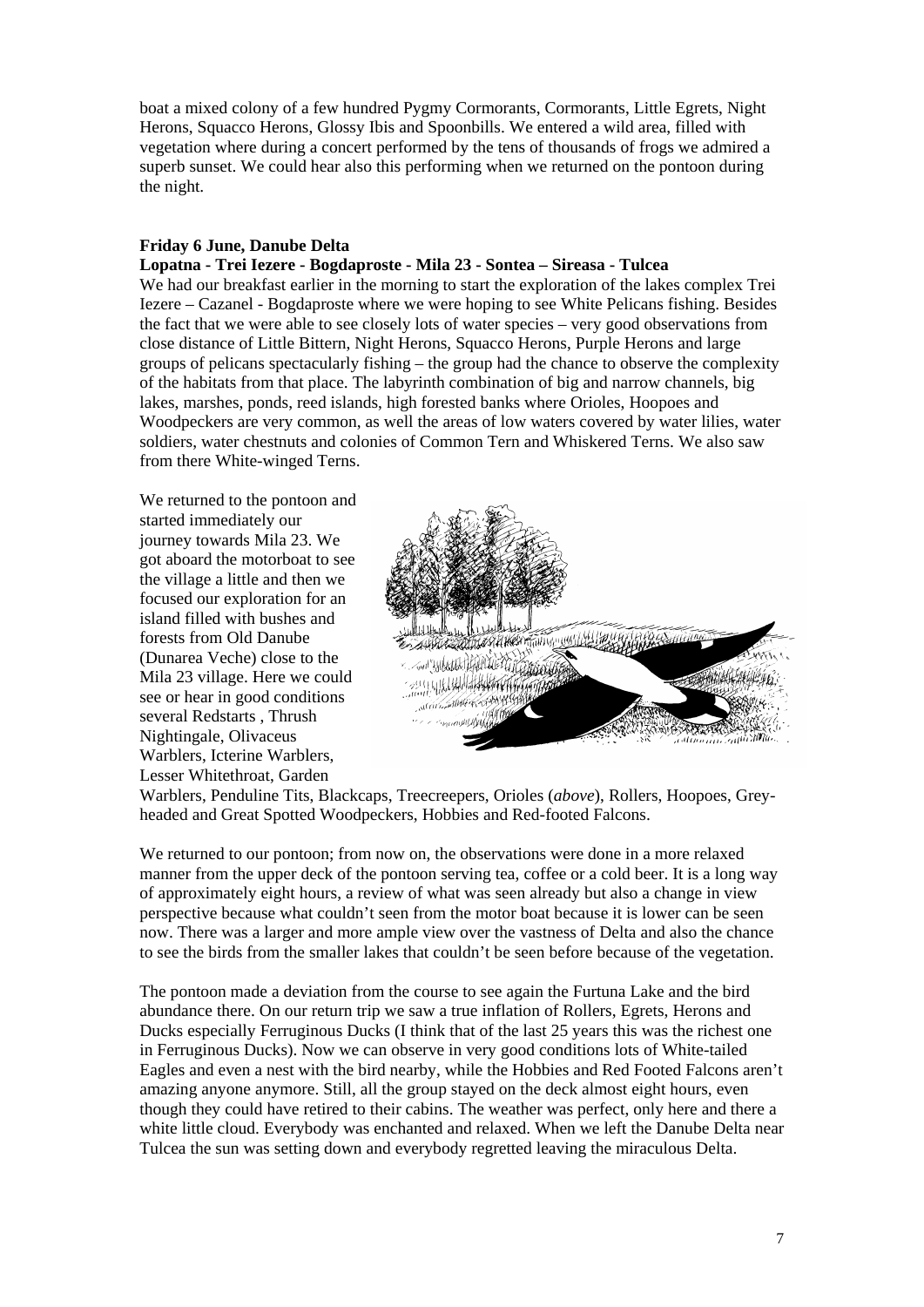As a final conclusion regarding the bird part of the trip, even though the group members were also interested in other aspects of reality than birds, still the list of seen birds in Delta and Dobrogea makes a total of 159 species, which is quite good.

We returned happy to Tulcea where we met the young people from ROS Falco Cherrug together with teacher Mrs. Gabriela Dorosencu. All the group was impressed because all those young people were speaking English and told them about their activities. In a festive manner, after emotional speeches, John Durdin handed them over the cheque representing the donation from Honeyguide. Thank yous were said, group photos had been done and the group was enchanted to meet and talk with those who will be so happy over their sponsorship.

I lead a lot of groups, but there are few which can compare to this one, which is so harmonious and pleasant. We can talk about the group members only with superlatives and John Durdin by his experience, tact and such a fine sense of humour was the true heart and catalyser of this trip. I cannot end without saying "John, we all love you and wait for you to come back!"

On the pontoon, the farewell evening was with cake, champagne and those two folk artists who played for us a lot of traditional instruments warmed up everybody's soul, making the breaking up even harder.

### **Saturday – Monday, 7-9 June - Bucharest**

Transfered to the Ibis Hotel in Bucharest, with visits to Ceausescu's palace, old Bucharest, Village Museum, Romanian Peasants' Museum and the Monastery close by adding a new cultural dimension to this trip for a group who are loving nature in general and birds in special.

\* \* \* \* \* \* \* \* \* \* \* \* \* \* \* \* \* \* \* \* \* \*

**Danube Delta group 2 14 – 21/23 June 2003** 

**Saturday 14 June**: Bucharest to Tulcea

#### **Sunday 15 June Bestepe –Murighiol- Enisala-Babadag- Altan-Tepe**

We have seen 91 species of water birds, steppe birds with a special mention for the abundance of Hoopoes, Rollers, Bee-eaters in colonies, Wheatears, Tawny Pipits, Mediterranean Gulls at colony Murighiol, Litlle Gulls, Whiskered Terns and Black Terns, Black-winged Stilts, Avocets, both species of Pelican and especially a multitude of Rose-coloured Starlings all over the way but mostly at their colony from Altan Tepe. Here a colony of about 800-1000 pairs of Rose-coloured Starlings could be seen, which could be photographed from a close distance.



We have seen interesting raptors: Short-toed Eagle and Montagu's Harrier (at Altan

Tepe) and Hobbies. Alternating rocky hills and dry steppe with wetlands made a spectacular impression. As well as the panorama of the Delta from Bestepe, the panorama of the lagoons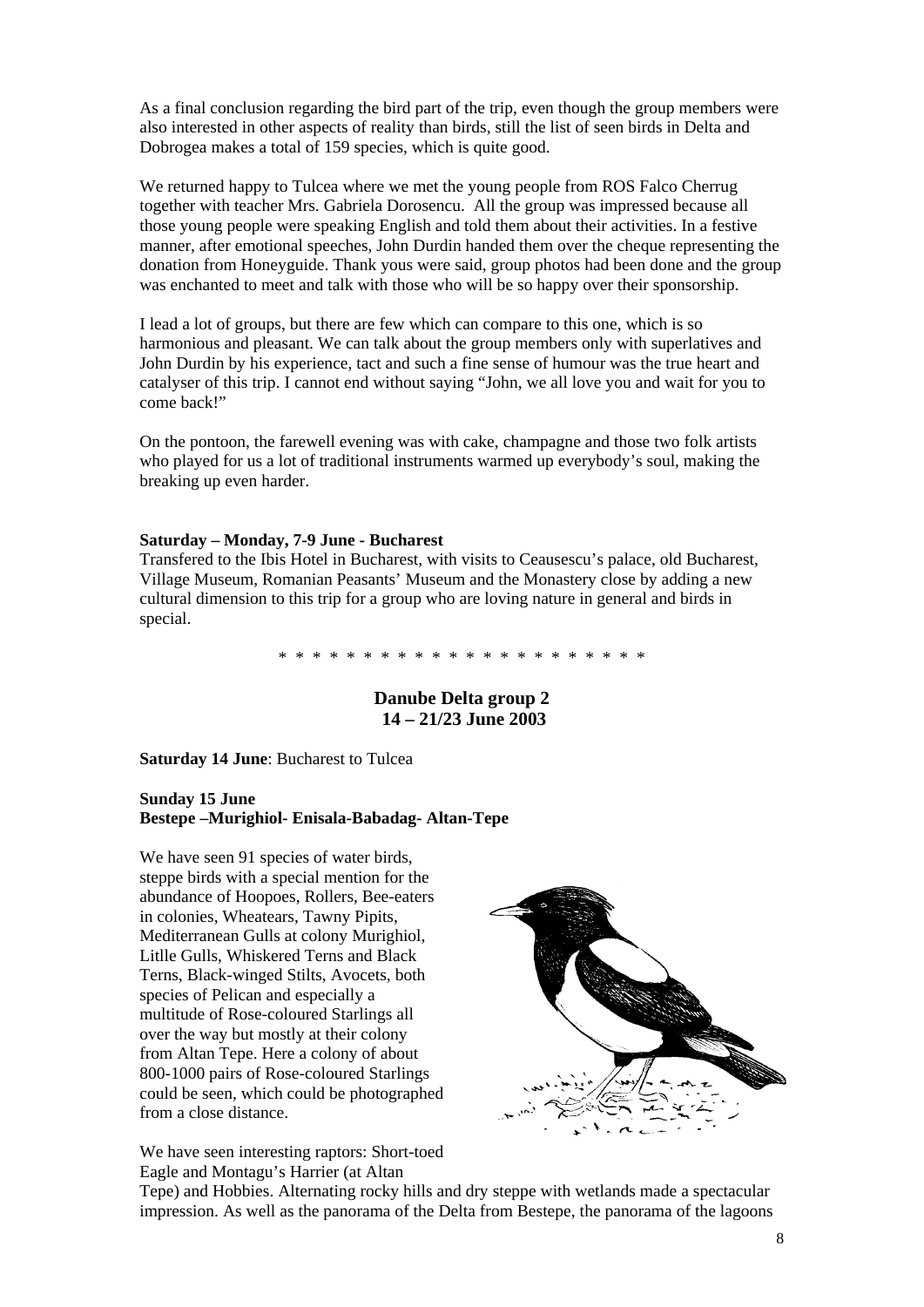and lake complex from Babadag from the hill of Enisala Fortress and panorama of steppehills-forests from Altan Tepe. It was interesting also to observe the biodiversity of Babadag Forest.

# **Monday 16 June**

# **Denis Tepe – Babadag - Istria – Vadu – Marea Neagra – Corbu – Cheia**

It was a good day when 112 species of birds were seen, plus two or three which were observed only by one or two group members. There were very good observations of Longlegged Buzzard, Montagu's Harrier, Red-footed Falcons (in colony at Corbu), Waders at Vadu and Istria (Kentish Plovers, Grey Plover, a lot of Collared Pratincoles, Black-tailed Godwits, Little Stints, Curlew Sandpipers, two very black Spotted Redshanks, Redshanks, Marsh Sandpipers in large number, Greenshanks, Wood sandpipers, a lot of stilts, Avocets, many terns (Little, Black, Whiskered, Common).

When we crossed through agricultural road, the plateau between Corbu and Piatra, we saw a lot of Calandra Larks, Skylarks, Crested Larks, but also some Short-toed Larks. Almost everywhere we saw Tawny Pipits, a lot of Black and Blue- headed Wagtails, some Isabelline Wheatears .On our way to Cheia Gorge was a very good observation of Red-rumped Swallows (*right*), flying and nesting under a bridge. When we got to Cheia it started to rain, only a few had the chance to see a Pied Wheatear.

[Other highlights for the group were good views of paddyfield warbler and white-spotted bluethroat singing. An anonymous group member also mentions the lovely lunches, including cold meats, local cheeses, small apricots, small sweet cherries with local bread and generous supplies of bottled water. The group transferred from the Hotel Europolis to the pontoon that evening. Ed.]



#### **Tuesday 17 June**

#### **Parches - Celic Dere - Niculitel - Valea Teilor – Hamcearca – Iulia**

We intended to go again straight to Cheia but since it was likely to rain again, we didn't want to waste our day and chose another itinerary where we had the chance to make good observations even on rainy weather and visit interesting places.

In Parches in a marvelous area we saw in very good conditions raptors, three White-tailed Eagles, Long-legged Buzzards, and a discussable Lesser Spotted Eagle as well as Booted Eagle, Turtle Doves who were seen in other days, also Little Owls. We didn't miss today the presence of Hoopoes, Rollers and Bee-eaters in a large number. Some of us could see Barred Warbler, Red-backed and Lesser Grey Shrikes all over the place. A surprise for the group – Sombre Tits and again two pairs of Red-rumped Swallows on our way to Valea Teilor.

A very interesting place to see was Celic Dere Monastery. It is nun village, very quiet surrounded by forested hills, an ideal place for bird watching. A lot of woodpeckers, Grey Headed, Syrian, Middle Spotted and especially an excellent observation of Wryneck that was seen repeatedly by everybody. Right near the monastery we saw Sombre Tits but also Barred Warbler seen and heard by most of us. Yellowhammers and Corn Buntings were seen frequently everywhere. The great absent from this trip was Levant Sparrowhawk. We were that day at its nesting area and only Eugen saw it. In marvelous scenery we saw Steppe Buzzards, Long-legged Buzzards and a Goshawk female.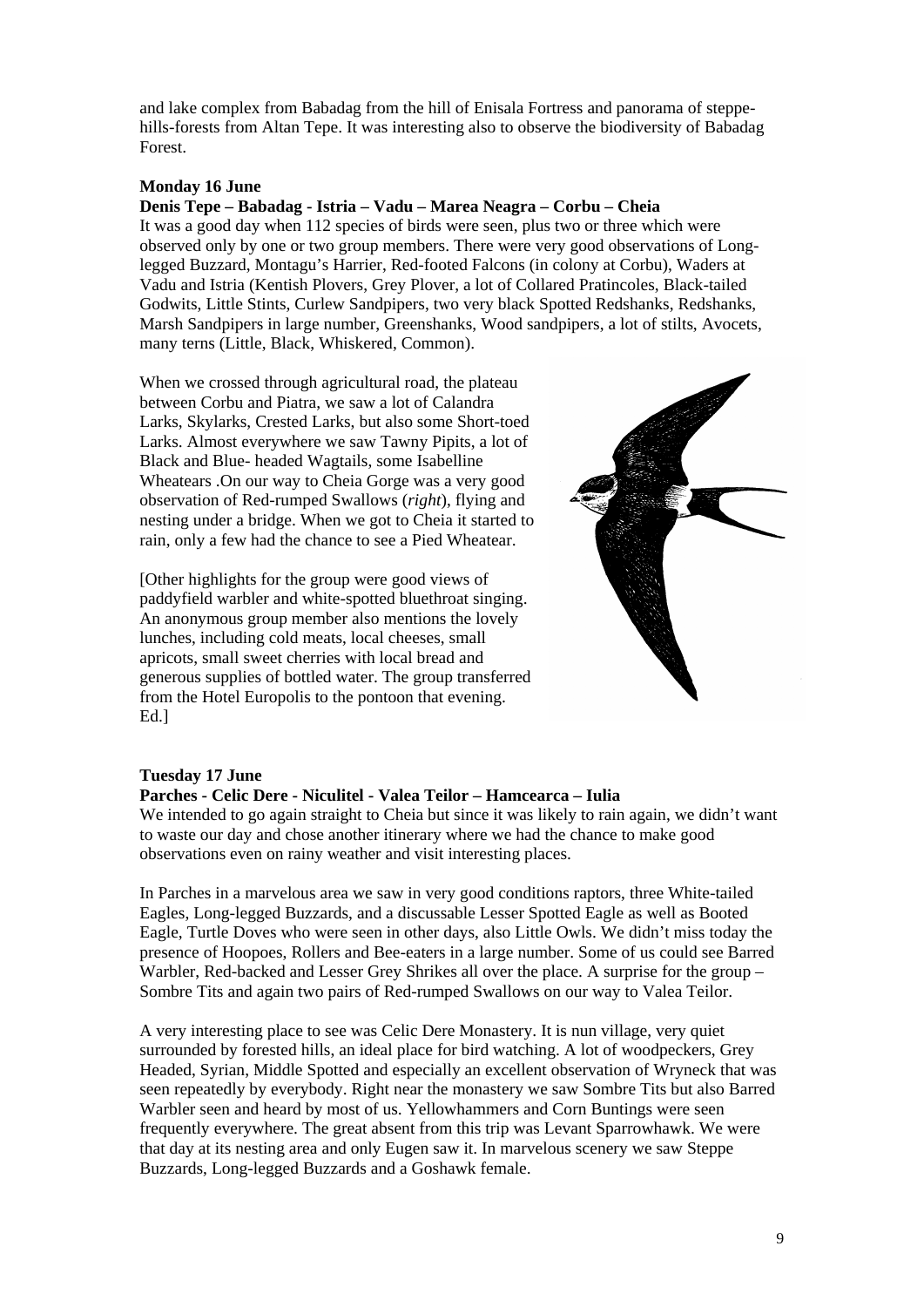On our return way to Iulia we saw Booted Eagle white form an excellent observation. We didn't see any Pied Wheatear, but everybody was thrilled by the beauty of the hills and the steppe especially about the observation of some birds. It rained only a little in the southern part of Dobrogea, we found out this on the news so it did rain also in Cheia.

#### **Wednesday 18 June, Danube Delta**

**Delta Dunarii - Sireasa – Sontea - Nebunu Lake, Baclanesti Lake, Furtuna Lake - Village Gorgova – Caraorman and spent the night on Old Danube, at the entrance on Magearu Channel (12 km from Letea)** 

On the channels Sireasa, Sontea, Furtuna Lake until Gorgova we did our trip by motorboat and afterwards with the floating hotel until Caraorman. The trip with the motorboat on the channels and lakes was very special, a big number of pelicans, egrets, herons, ducks and chance to see very well woodpeckers (Black, Grey-headed, Great Spotted). It is hard to decide what was more impressive, comparing with a wetland from Africa.

From the pontoon until Caraorman we did very interesting observations. There were a large number of flocks on the lake Obretin and multitude of water birds along the channels towards Caraorman. In Caraorman we did a short visit towards the forest and especially of the marshes surrounding the village to observe Waders. After the visit of Caraorman we left in the evening by the pontoon towards Letea. We slept in the wilderness of the Old Danube, while listened the choir of the thousands of birds.

### **Thursday 19 June, Danube Delta**

**Channel Magearu, Village Letea, Letea Forest - Mila 23 - Channel Lopatna - Versina**  Early in the morning we started our journey towards Letea on the Magearu Channel, where we can observe the floating reed islands and the specific fauna of the area. Interesting birds, lots of Ferruginous Ducks, Purple Herons and egrets and finally a good observation of Little Crakes with chicks. We were able to see them from a 5 metres distance. (For Eugen's suggestion to search the area for Crakes, the honour of discovering the Crakes family is deserved by a lady).

In Letea we were waited by a tractor to visit the forest. We visited the village on the run and head ourselves towards the area of sand dunes where we saw Hobbies, Honey Buzzards, White-tailed Eagles, Rollers, Hoopoes, Woodlarks, Nightingales, Redstarts, Song Thrushes, Garden Warblers, Blackcaps, Icterine Warblers. The forest grown on the sand among the dunes with secular oaks, ash trees, lots of bushes which can be hardly passed through, lianas and the dunes area lots of rare plants, *Ephedra distachya* – joint-pine – gained the amazement of the group. A strange combination of desert areas and luxuriant forest difficult to pass

though. On our return way on the beautiful channels near the village Reed, Great Reed and Savi's Warblers as well as a plentitude of Glossy Ibis, Purple Herons, Squacco Herons and Great White Egrets were seen.

After lunch we get on the road with the floating hotel towards Mila 23. We can see a mixed colony near Crisan: Pygmy cormorants (*right*), Little Egrets, Glossy Ibis, Night Herons, Squacco Herons and Spoonbills. We are observing from the boat deck the Mila 23 village, but we entered the Eracleea channel to be away from the village. We set our anchor in the Lopatna channel and until nightfall we explored the area Versina, a complex of small